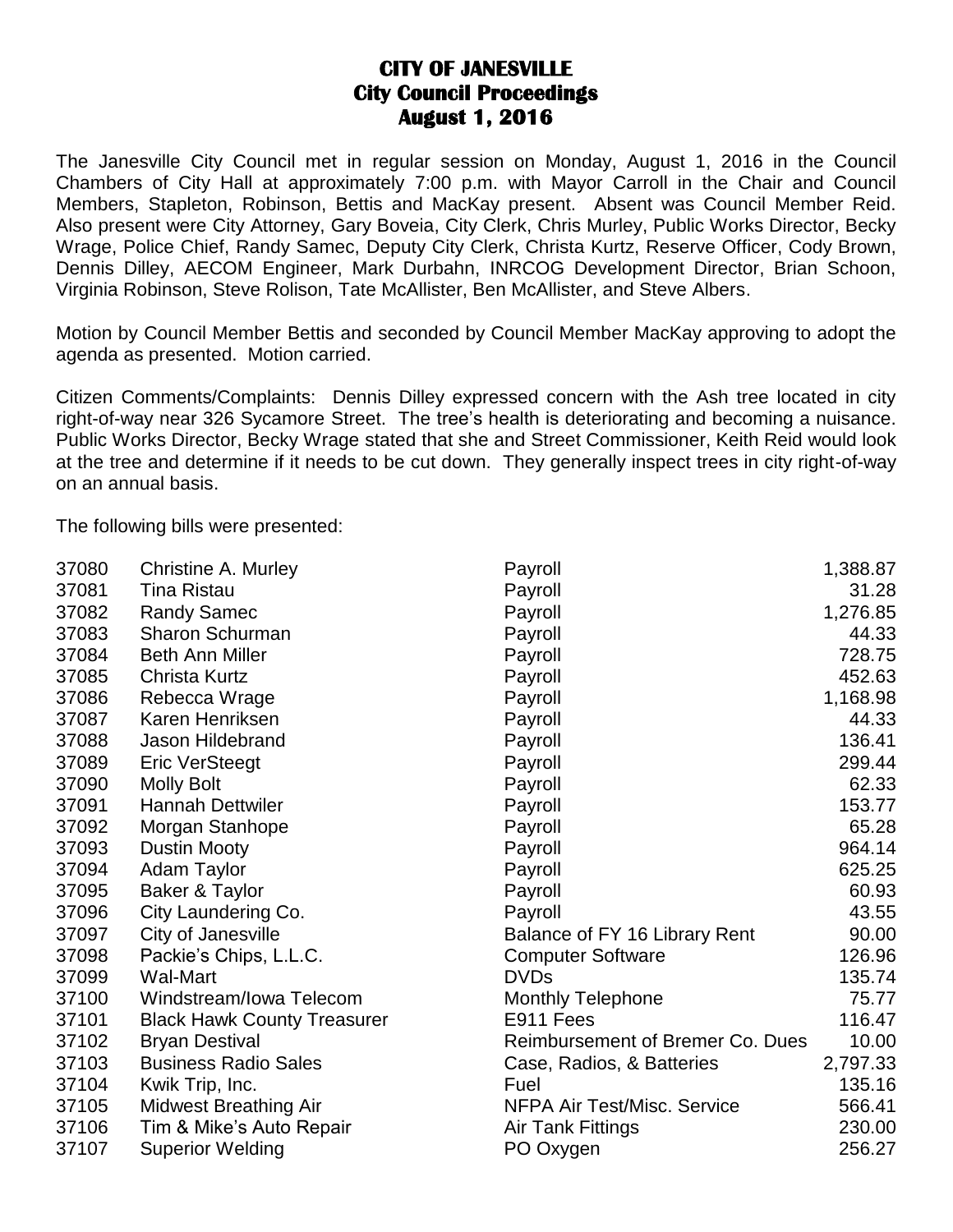| 37109<br><b>Randy Samec</b><br>1,364.90<br>Payroll<br><b>Beth Ann Miller</b><br>37110<br>Payroll<br>866.88<br>37111<br>Payroll<br>694.48<br>Christa Kurtz<br>37112<br>Kathryn Behnke<br>Payroll<br>31.28<br>37113<br>Rebecca Wrage<br>1,259.56<br>Payroll<br>37114<br>Karen Henriksen<br>122.53<br>Payroll<br>37115<br>371.29<br><b>Eric VerSteegt</b><br>Payroll<br>489.40<br>37116<br><b>Dustin Mooty</b><br>Payroll<br>37117<br>Adam Taylor<br>Payroll<br>753.02<br>206.48<br>37118<br>Cody Brown<br>Payroll<br>37119<br><b>VOID</b><br>.00<br>4,315.41<br>37120<br><b>IPERS</b><br><b>IPERS</b><br><b>VOID</b><br>37121<br>.00<br>37122<br>1,135.00<br>Treasurer – State of Iowa<br><b>State Payroll Taxes</b><br>37123<br><b>Mosquito Control Treatment</b><br>Aable Pest Control<br>1,250.00<br>37124<br><b>AECOM</b><br><b>Engineering Fees</b><br>1,652.53<br>37125<br>80.16<br>Aflac Insurance<br><b>Optional Employee Insurance</b><br>72.00<br>37126<br>Amy Clark<br><b>Contract Labor</b><br>37127<br>59.99<br><b>BMC Aggregates</b><br>Roadstone<br>37128<br><b>Boveia Law Firm</b><br>2,415.18<br>Legal Fees<br>37129<br><b>Central Iowa Water Association</b><br><b>Bulk Water Usage</b><br>6,190.51<br>37130<br>Christa Kurtz<br>Workshop Lunch & Mileage Reimb.<br>18.67<br>37131<br>Dictionary Occ. Titles & Workshop Fee 264.03<br>Christine A. Murley<br>123.75<br>37132<br>De Lage Landen<br><b>Copier Lease Fee</b><br>37133<br>294.75<br>English Valley Radio & TV<br>Motorola Speaker Mikes<br>37134<br><b>Hawkins</b><br>Chemicals<br>210.98<br>37135<br><b>Iowa Water Environment Association</b><br><b>Conference Registration Fee</b><br>150.00<br>NPDES - FY2017 Permit<br>37136<br>Iowa DNR<br>210.00<br>37137<br>One Call Fees<br><b>Iowa One Call</b><br>9.90<br>140.00<br>37138<br><b>Iowa Rural Water Association</b><br><b>Conference Registration Fee</b><br>148.86<br>37139<br>Jim Hundley Heating & A/C<br>Service Call & Labor - Fire Dept. A/C<br><b>Grass Seed</b><br>25.48<br>37140<br>John Deere Financial<br><b>WW &amp; Water Samples</b><br>415.00<br>37141<br><b>Keystone Laboratories</b><br>37142<br>Kwik Trip, Inc.<br>.00<br>37143<br>Kwik Trip, Inc.<br>.00.<br>37144<br>Kwik Trip, Inc.<br>.00.<br>1,070.60<br>37145<br>Kwik Trip, Inc.<br>Fuel<br>Copies per Lease<br>227.00<br>37146<br>Marco, Inc.<br><b>Menards</b><br>Pruners & Misc. Supplies<br>52.96<br>37147<br>37148<br><b>Mid American Energy</b><br>Monthly Gas & Electric<br>2,436.76<br><b>Recertification of Radars</b><br>80.00<br>37149<br>Midwest Radar & Equipment<br>37150<br>Pro Signs<br>Low Clearance Sign & Labor to Install<br>950.00<br><b>Rite Price Office Supply</b><br>37151<br>Misc. Office Supplies<br>185.74<br>Special Janesville Library<br>1/12 Annual City Contribution<br>37152<br>5,587.58<br>37153<br><b>Stokes Welding</b><br><b>Weedeater Line</b><br>44.90<br>37154<br>Sun Life Financial<br><b>Employee Life &amp; Disability</b><br>455.30<br>37155<br>Tim & Mike's Auto Repair<br>MIP 65 Battery & Installation<br>170.00<br>37156<br>U.S. Cellular<br><b>Monthly Cell Phone Charges</b><br>67.86<br><b>Drug Testing Reading</b><br>37.00<br>37157<br>UnityPoint Clinic-Occ Med<br><b>USA Bluebook</b><br><b>Waste Water Sampling Supplies</b><br>37158<br>252.21<br><b>Verizon Wireless</b><br>37159<br>Police Dept. Wireless Fee<br>40.01 | 37108 | Christine A. Murley | Payroll | 1,388.87 |
|------------------------------------------------------------------------------------------------------------------------------------------------------------------------------------------------------------------------------------------------------------------------------------------------------------------------------------------------------------------------------------------------------------------------------------------------------------------------------------------------------------------------------------------------------------------------------------------------------------------------------------------------------------------------------------------------------------------------------------------------------------------------------------------------------------------------------------------------------------------------------------------------------------------------------------------------------------------------------------------------------------------------------------------------------------------------------------------------------------------------------------------------------------------------------------------------------------------------------------------------------------------------------------------------------------------------------------------------------------------------------------------------------------------------------------------------------------------------------------------------------------------------------------------------------------------------------------------------------------------------------------------------------------------------------------------------------------------------------------------------------------------------------------------------------------------------------------------------------------------------------------------------------------------------------------------------------------------------------------------------------------------------------------------------------------------------------------------------------------------------------------------------------------------------------------------------------------------------------------------------------------------------------------------------------------------------------------------------------------------------------------------------------------------------------------------------------------------------------------------------------------------------------------------------------------------------------------------------------------------------------------------------------------------------------------------------------------------------------------------------------------------------------------------------------------------------------------------------------------------------------------------------------------------------------------------------------------------------------------------------------------------------------------------------------------------------------------------------------------------------------------------------------------------------------------------------------------------------------------------------------------------------------------------------------------------------------------------------------------------------------------------------|-------|---------------------|---------|----------|
|                                                                                                                                                                                                                                                                                                                                                                                                                                                                                                                                                                                                                                                                                                                                                                                                                                                                                                                                                                                                                                                                                                                                                                                                                                                                                                                                                                                                                                                                                                                                                                                                                                                                                                                                                                                                                                                                                                                                                                                                                                                                                                                                                                                                                                                                                                                                                                                                                                                                                                                                                                                                                                                                                                                                                                                                                                                                                                                                                                                                                                                                                                                                                                                                                                                                                                                                                                                                |       |                     |         |          |
|                                                                                                                                                                                                                                                                                                                                                                                                                                                                                                                                                                                                                                                                                                                                                                                                                                                                                                                                                                                                                                                                                                                                                                                                                                                                                                                                                                                                                                                                                                                                                                                                                                                                                                                                                                                                                                                                                                                                                                                                                                                                                                                                                                                                                                                                                                                                                                                                                                                                                                                                                                                                                                                                                                                                                                                                                                                                                                                                                                                                                                                                                                                                                                                                                                                                                                                                                                                                |       |                     |         |          |
|                                                                                                                                                                                                                                                                                                                                                                                                                                                                                                                                                                                                                                                                                                                                                                                                                                                                                                                                                                                                                                                                                                                                                                                                                                                                                                                                                                                                                                                                                                                                                                                                                                                                                                                                                                                                                                                                                                                                                                                                                                                                                                                                                                                                                                                                                                                                                                                                                                                                                                                                                                                                                                                                                                                                                                                                                                                                                                                                                                                                                                                                                                                                                                                                                                                                                                                                                                                                |       |                     |         |          |
|                                                                                                                                                                                                                                                                                                                                                                                                                                                                                                                                                                                                                                                                                                                                                                                                                                                                                                                                                                                                                                                                                                                                                                                                                                                                                                                                                                                                                                                                                                                                                                                                                                                                                                                                                                                                                                                                                                                                                                                                                                                                                                                                                                                                                                                                                                                                                                                                                                                                                                                                                                                                                                                                                                                                                                                                                                                                                                                                                                                                                                                                                                                                                                                                                                                                                                                                                                                                |       |                     |         |          |
|                                                                                                                                                                                                                                                                                                                                                                                                                                                                                                                                                                                                                                                                                                                                                                                                                                                                                                                                                                                                                                                                                                                                                                                                                                                                                                                                                                                                                                                                                                                                                                                                                                                                                                                                                                                                                                                                                                                                                                                                                                                                                                                                                                                                                                                                                                                                                                                                                                                                                                                                                                                                                                                                                                                                                                                                                                                                                                                                                                                                                                                                                                                                                                                                                                                                                                                                                                                                |       |                     |         |          |
|                                                                                                                                                                                                                                                                                                                                                                                                                                                                                                                                                                                                                                                                                                                                                                                                                                                                                                                                                                                                                                                                                                                                                                                                                                                                                                                                                                                                                                                                                                                                                                                                                                                                                                                                                                                                                                                                                                                                                                                                                                                                                                                                                                                                                                                                                                                                                                                                                                                                                                                                                                                                                                                                                                                                                                                                                                                                                                                                                                                                                                                                                                                                                                                                                                                                                                                                                                                                |       |                     |         |          |
|                                                                                                                                                                                                                                                                                                                                                                                                                                                                                                                                                                                                                                                                                                                                                                                                                                                                                                                                                                                                                                                                                                                                                                                                                                                                                                                                                                                                                                                                                                                                                                                                                                                                                                                                                                                                                                                                                                                                                                                                                                                                                                                                                                                                                                                                                                                                                                                                                                                                                                                                                                                                                                                                                                                                                                                                                                                                                                                                                                                                                                                                                                                                                                                                                                                                                                                                                                                                |       |                     |         |          |
|                                                                                                                                                                                                                                                                                                                                                                                                                                                                                                                                                                                                                                                                                                                                                                                                                                                                                                                                                                                                                                                                                                                                                                                                                                                                                                                                                                                                                                                                                                                                                                                                                                                                                                                                                                                                                                                                                                                                                                                                                                                                                                                                                                                                                                                                                                                                                                                                                                                                                                                                                                                                                                                                                                                                                                                                                                                                                                                                                                                                                                                                                                                                                                                                                                                                                                                                                                                                |       |                     |         |          |
|                                                                                                                                                                                                                                                                                                                                                                                                                                                                                                                                                                                                                                                                                                                                                                                                                                                                                                                                                                                                                                                                                                                                                                                                                                                                                                                                                                                                                                                                                                                                                                                                                                                                                                                                                                                                                                                                                                                                                                                                                                                                                                                                                                                                                                                                                                                                                                                                                                                                                                                                                                                                                                                                                                                                                                                                                                                                                                                                                                                                                                                                                                                                                                                                                                                                                                                                                                                                |       |                     |         |          |
|                                                                                                                                                                                                                                                                                                                                                                                                                                                                                                                                                                                                                                                                                                                                                                                                                                                                                                                                                                                                                                                                                                                                                                                                                                                                                                                                                                                                                                                                                                                                                                                                                                                                                                                                                                                                                                                                                                                                                                                                                                                                                                                                                                                                                                                                                                                                                                                                                                                                                                                                                                                                                                                                                                                                                                                                                                                                                                                                                                                                                                                                                                                                                                                                                                                                                                                                                                                                |       |                     |         |          |
|                                                                                                                                                                                                                                                                                                                                                                                                                                                                                                                                                                                                                                                                                                                                                                                                                                                                                                                                                                                                                                                                                                                                                                                                                                                                                                                                                                                                                                                                                                                                                                                                                                                                                                                                                                                                                                                                                                                                                                                                                                                                                                                                                                                                                                                                                                                                                                                                                                                                                                                                                                                                                                                                                                                                                                                                                                                                                                                                                                                                                                                                                                                                                                                                                                                                                                                                                                                                |       |                     |         |          |
|                                                                                                                                                                                                                                                                                                                                                                                                                                                                                                                                                                                                                                                                                                                                                                                                                                                                                                                                                                                                                                                                                                                                                                                                                                                                                                                                                                                                                                                                                                                                                                                                                                                                                                                                                                                                                                                                                                                                                                                                                                                                                                                                                                                                                                                                                                                                                                                                                                                                                                                                                                                                                                                                                                                                                                                                                                                                                                                                                                                                                                                                                                                                                                                                                                                                                                                                                                                                |       |                     |         |          |
|                                                                                                                                                                                                                                                                                                                                                                                                                                                                                                                                                                                                                                                                                                                                                                                                                                                                                                                                                                                                                                                                                                                                                                                                                                                                                                                                                                                                                                                                                                                                                                                                                                                                                                                                                                                                                                                                                                                                                                                                                                                                                                                                                                                                                                                                                                                                                                                                                                                                                                                                                                                                                                                                                                                                                                                                                                                                                                                                                                                                                                                                                                                                                                                                                                                                                                                                                                                                |       |                     |         |          |
|                                                                                                                                                                                                                                                                                                                                                                                                                                                                                                                                                                                                                                                                                                                                                                                                                                                                                                                                                                                                                                                                                                                                                                                                                                                                                                                                                                                                                                                                                                                                                                                                                                                                                                                                                                                                                                                                                                                                                                                                                                                                                                                                                                                                                                                                                                                                                                                                                                                                                                                                                                                                                                                                                                                                                                                                                                                                                                                                                                                                                                                                                                                                                                                                                                                                                                                                                                                                |       |                     |         |          |
|                                                                                                                                                                                                                                                                                                                                                                                                                                                                                                                                                                                                                                                                                                                                                                                                                                                                                                                                                                                                                                                                                                                                                                                                                                                                                                                                                                                                                                                                                                                                                                                                                                                                                                                                                                                                                                                                                                                                                                                                                                                                                                                                                                                                                                                                                                                                                                                                                                                                                                                                                                                                                                                                                                                                                                                                                                                                                                                                                                                                                                                                                                                                                                                                                                                                                                                                                                                                |       |                     |         |          |
|                                                                                                                                                                                                                                                                                                                                                                                                                                                                                                                                                                                                                                                                                                                                                                                                                                                                                                                                                                                                                                                                                                                                                                                                                                                                                                                                                                                                                                                                                                                                                                                                                                                                                                                                                                                                                                                                                                                                                                                                                                                                                                                                                                                                                                                                                                                                                                                                                                                                                                                                                                                                                                                                                                                                                                                                                                                                                                                                                                                                                                                                                                                                                                                                                                                                                                                                                                                                |       |                     |         |          |
|                                                                                                                                                                                                                                                                                                                                                                                                                                                                                                                                                                                                                                                                                                                                                                                                                                                                                                                                                                                                                                                                                                                                                                                                                                                                                                                                                                                                                                                                                                                                                                                                                                                                                                                                                                                                                                                                                                                                                                                                                                                                                                                                                                                                                                                                                                                                                                                                                                                                                                                                                                                                                                                                                                                                                                                                                                                                                                                                                                                                                                                                                                                                                                                                                                                                                                                                                                                                |       |                     |         |          |
|                                                                                                                                                                                                                                                                                                                                                                                                                                                                                                                                                                                                                                                                                                                                                                                                                                                                                                                                                                                                                                                                                                                                                                                                                                                                                                                                                                                                                                                                                                                                                                                                                                                                                                                                                                                                                                                                                                                                                                                                                                                                                                                                                                                                                                                                                                                                                                                                                                                                                                                                                                                                                                                                                                                                                                                                                                                                                                                                                                                                                                                                                                                                                                                                                                                                                                                                                                                                |       |                     |         |          |
|                                                                                                                                                                                                                                                                                                                                                                                                                                                                                                                                                                                                                                                                                                                                                                                                                                                                                                                                                                                                                                                                                                                                                                                                                                                                                                                                                                                                                                                                                                                                                                                                                                                                                                                                                                                                                                                                                                                                                                                                                                                                                                                                                                                                                                                                                                                                                                                                                                                                                                                                                                                                                                                                                                                                                                                                                                                                                                                                                                                                                                                                                                                                                                                                                                                                                                                                                                                                |       |                     |         |          |
|                                                                                                                                                                                                                                                                                                                                                                                                                                                                                                                                                                                                                                                                                                                                                                                                                                                                                                                                                                                                                                                                                                                                                                                                                                                                                                                                                                                                                                                                                                                                                                                                                                                                                                                                                                                                                                                                                                                                                                                                                                                                                                                                                                                                                                                                                                                                                                                                                                                                                                                                                                                                                                                                                                                                                                                                                                                                                                                                                                                                                                                                                                                                                                                                                                                                                                                                                                                                |       |                     |         |          |
|                                                                                                                                                                                                                                                                                                                                                                                                                                                                                                                                                                                                                                                                                                                                                                                                                                                                                                                                                                                                                                                                                                                                                                                                                                                                                                                                                                                                                                                                                                                                                                                                                                                                                                                                                                                                                                                                                                                                                                                                                                                                                                                                                                                                                                                                                                                                                                                                                                                                                                                                                                                                                                                                                                                                                                                                                                                                                                                                                                                                                                                                                                                                                                                                                                                                                                                                                                                                |       |                     |         |          |
|                                                                                                                                                                                                                                                                                                                                                                                                                                                                                                                                                                                                                                                                                                                                                                                                                                                                                                                                                                                                                                                                                                                                                                                                                                                                                                                                                                                                                                                                                                                                                                                                                                                                                                                                                                                                                                                                                                                                                                                                                                                                                                                                                                                                                                                                                                                                                                                                                                                                                                                                                                                                                                                                                                                                                                                                                                                                                                                                                                                                                                                                                                                                                                                                                                                                                                                                                                                                |       |                     |         |          |
|                                                                                                                                                                                                                                                                                                                                                                                                                                                                                                                                                                                                                                                                                                                                                                                                                                                                                                                                                                                                                                                                                                                                                                                                                                                                                                                                                                                                                                                                                                                                                                                                                                                                                                                                                                                                                                                                                                                                                                                                                                                                                                                                                                                                                                                                                                                                                                                                                                                                                                                                                                                                                                                                                                                                                                                                                                                                                                                                                                                                                                                                                                                                                                                                                                                                                                                                                                                                |       |                     |         |          |
|                                                                                                                                                                                                                                                                                                                                                                                                                                                                                                                                                                                                                                                                                                                                                                                                                                                                                                                                                                                                                                                                                                                                                                                                                                                                                                                                                                                                                                                                                                                                                                                                                                                                                                                                                                                                                                                                                                                                                                                                                                                                                                                                                                                                                                                                                                                                                                                                                                                                                                                                                                                                                                                                                                                                                                                                                                                                                                                                                                                                                                                                                                                                                                                                                                                                                                                                                                                                |       |                     |         |          |
|                                                                                                                                                                                                                                                                                                                                                                                                                                                                                                                                                                                                                                                                                                                                                                                                                                                                                                                                                                                                                                                                                                                                                                                                                                                                                                                                                                                                                                                                                                                                                                                                                                                                                                                                                                                                                                                                                                                                                                                                                                                                                                                                                                                                                                                                                                                                                                                                                                                                                                                                                                                                                                                                                                                                                                                                                                                                                                                                                                                                                                                                                                                                                                                                                                                                                                                                                                                                |       |                     |         |          |
|                                                                                                                                                                                                                                                                                                                                                                                                                                                                                                                                                                                                                                                                                                                                                                                                                                                                                                                                                                                                                                                                                                                                                                                                                                                                                                                                                                                                                                                                                                                                                                                                                                                                                                                                                                                                                                                                                                                                                                                                                                                                                                                                                                                                                                                                                                                                                                                                                                                                                                                                                                                                                                                                                                                                                                                                                                                                                                                                                                                                                                                                                                                                                                                                                                                                                                                                                                                                |       |                     |         |          |
|                                                                                                                                                                                                                                                                                                                                                                                                                                                                                                                                                                                                                                                                                                                                                                                                                                                                                                                                                                                                                                                                                                                                                                                                                                                                                                                                                                                                                                                                                                                                                                                                                                                                                                                                                                                                                                                                                                                                                                                                                                                                                                                                                                                                                                                                                                                                                                                                                                                                                                                                                                                                                                                                                                                                                                                                                                                                                                                                                                                                                                                                                                                                                                                                                                                                                                                                                                                                |       |                     |         |          |
|                                                                                                                                                                                                                                                                                                                                                                                                                                                                                                                                                                                                                                                                                                                                                                                                                                                                                                                                                                                                                                                                                                                                                                                                                                                                                                                                                                                                                                                                                                                                                                                                                                                                                                                                                                                                                                                                                                                                                                                                                                                                                                                                                                                                                                                                                                                                                                                                                                                                                                                                                                                                                                                                                                                                                                                                                                                                                                                                                                                                                                                                                                                                                                                                                                                                                                                                                                                                |       |                     |         |          |
|                                                                                                                                                                                                                                                                                                                                                                                                                                                                                                                                                                                                                                                                                                                                                                                                                                                                                                                                                                                                                                                                                                                                                                                                                                                                                                                                                                                                                                                                                                                                                                                                                                                                                                                                                                                                                                                                                                                                                                                                                                                                                                                                                                                                                                                                                                                                                                                                                                                                                                                                                                                                                                                                                                                                                                                                                                                                                                                                                                                                                                                                                                                                                                                                                                                                                                                                                                                                |       |                     |         |          |
|                                                                                                                                                                                                                                                                                                                                                                                                                                                                                                                                                                                                                                                                                                                                                                                                                                                                                                                                                                                                                                                                                                                                                                                                                                                                                                                                                                                                                                                                                                                                                                                                                                                                                                                                                                                                                                                                                                                                                                                                                                                                                                                                                                                                                                                                                                                                                                                                                                                                                                                                                                                                                                                                                                                                                                                                                                                                                                                                                                                                                                                                                                                                                                                                                                                                                                                                                                                                |       |                     |         |          |
|                                                                                                                                                                                                                                                                                                                                                                                                                                                                                                                                                                                                                                                                                                                                                                                                                                                                                                                                                                                                                                                                                                                                                                                                                                                                                                                                                                                                                                                                                                                                                                                                                                                                                                                                                                                                                                                                                                                                                                                                                                                                                                                                                                                                                                                                                                                                                                                                                                                                                                                                                                                                                                                                                                                                                                                                                                                                                                                                                                                                                                                                                                                                                                                                                                                                                                                                                                                                |       |                     |         |          |
|                                                                                                                                                                                                                                                                                                                                                                                                                                                                                                                                                                                                                                                                                                                                                                                                                                                                                                                                                                                                                                                                                                                                                                                                                                                                                                                                                                                                                                                                                                                                                                                                                                                                                                                                                                                                                                                                                                                                                                                                                                                                                                                                                                                                                                                                                                                                                                                                                                                                                                                                                                                                                                                                                                                                                                                                                                                                                                                                                                                                                                                                                                                                                                                                                                                                                                                                                                                                |       |                     |         |          |
|                                                                                                                                                                                                                                                                                                                                                                                                                                                                                                                                                                                                                                                                                                                                                                                                                                                                                                                                                                                                                                                                                                                                                                                                                                                                                                                                                                                                                                                                                                                                                                                                                                                                                                                                                                                                                                                                                                                                                                                                                                                                                                                                                                                                                                                                                                                                                                                                                                                                                                                                                                                                                                                                                                                                                                                                                                                                                                                                                                                                                                                                                                                                                                                                                                                                                                                                                                                                |       |                     |         |          |
|                                                                                                                                                                                                                                                                                                                                                                                                                                                                                                                                                                                                                                                                                                                                                                                                                                                                                                                                                                                                                                                                                                                                                                                                                                                                                                                                                                                                                                                                                                                                                                                                                                                                                                                                                                                                                                                                                                                                                                                                                                                                                                                                                                                                                                                                                                                                                                                                                                                                                                                                                                                                                                                                                                                                                                                                                                                                                                                                                                                                                                                                                                                                                                                                                                                                                                                                                                                                |       |                     |         |          |
|                                                                                                                                                                                                                                                                                                                                                                                                                                                                                                                                                                                                                                                                                                                                                                                                                                                                                                                                                                                                                                                                                                                                                                                                                                                                                                                                                                                                                                                                                                                                                                                                                                                                                                                                                                                                                                                                                                                                                                                                                                                                                                                                                                                                                                                                                                                                                                                                                                                                                                                                                                                                                                                                                                                                                                                                                                                                                                                                                                                                                                                                                                                                                                                                                                                                                                                                                                                                |       |                     |         |          |
|                                                                                                                                                                                                                                                                                                                                                                                                                                                                                                                                                                                                                                                                                                                                                                                                                                                                                                                                                                                                                                                                                                                                                                                                                                                                                                                                                                                                                                                                                                                                                                                                                                                                                                                                                                                                                                                                                                                                                                                                                                                                                                                                                                                                                                                                                                                                                                                                                                                                                                                                                                                                                                                                                                                                                                                                                                                                                                                                                                                                                                                                                                                                                                                                                                                                                                                                                                                                |       |                     |         |          |
|                                                                                                                                                                                                                                                                                                                                                                                                                                                                                                                                                                                                                                                                                                                                                                                                                                                                                                                                                                                                                                                                                                                                                                                                                                                                                                                                                                                                                                                                                                                                                                                                                                                                                                                                                                                                                                                                                                                                                                                                                                                                                                                                                                                                                                                                                                                                                                                                                                                                                                                                                                                                                                                                                                                                                                                                                                                                                                                                                                                                                                                                                                                                                                                                                                                                                                                                                                                                |       |                     |         |          |
|                                                                                                                                                                                                                                                                                                                                                                                                                                                                                                                                                                                                                                                                                                                                                                                                                                                                                                                                                                                                                                                                                                                                                                                                                                                                                                                                                                                                                                                                                                                                                                                                                                                                                                                                                                                                                                                                                                                                                                                                                                                                                                                                                                                                                                                                                                                                                                                                                                                                                                                                                                                                                                                                                                                                                                                                                                                                                                                                                                                                                                                                                                                                                                                                                                                                                                                                                                                                |       |                     |         |          |
|                                                                                                                                                                                                                                                                                                                                                                                                                                                                                                                                                                                                                                                                                                                                                                                                                                                                                                                                                                                                                                                                                                                                                                                                                                                                                                                                                                                                                                                                                                                                                                                                                                                                                                                                                                                                                                                                                                                                                                                                                                                                                                                                                                                                                                                                                                                                                                                                                                                                                                                                                                                                                                                                                                                                                                                                                                                                                                                                                                                                                                                                                                                                                                                                                                                                                                                                                                                                |       |                     |         |          |
|                                                                                                                                                                                                                                                                                                                                                                                                                                                                                                                                                                                                                                                                                                                                                                                                                                                                                                                                                                                                                                                                                                                                                                                                                                                                                                                                                                                                                                                                                                                                                                                                                                                                                                                                                                                                                                                                                                                                                                                                                                                                                                                                                                                                                                                                                                                                                                                                                                                                                                                                                                                                                                                                                                                                                                                                                                                                                                                                                                                                                                                                                                                                                                                                                                                                                                                                                                                                |       |                     |         |          |
|                                                                                                                                                                                                                                                                                                                                                                                                                                                                                                                                                                                                                                                                                                                                                                                                                                                                                                                                                                                                                                                                                                                                                                                                                                                                                                                                                                                                                                                                                                                                                                                                                                                                                                                                                                                                                                                                                                                                                                                                                                                                                                                                                                                                                                                                                                                                                                                                                                                                                                                                                                                                                                                                                                                                                                                                                                                                                                                                                                                                                                                                                                                                                                                                                                                                                                                                                                                                |       |                     |         |          |
|                                                                                                                                                                                                                                                                                                                                                                                                                                                                                                                                                                                                                                                                                                                                                                                                                                                                                                                                                                                                                                                                                                                                                                                                                                                                                                                                                                                                                                                                                                                                                                                                                                                                                                                                                                                                                                                                                                                                                                                                                                                                                                                                                                                                                                                                                                                                                                                                                                                                                                                                                                                                                                                                                                                                                                                                                                                                                                                                                                                                                                                                                                                                                                                                                                                                                                                                                                                                |       |                     |         |          |
|                                                                                                                                                                                                                                                                                                                                                                                                                                                                                                                                                                                                                                                                                                                                                                                                                                                                                                                                                                                                                                                                                                                                                                                                                                                                                                                                                                                                                                                                                                                                                                                                                                                                                                                                                                                                                                                                                                                                                                                                                                                                                                                                                                                                                                                                                                                                                                                                                                                                                                                                                                                                                                                                                                                                                                                                                                                                                                                                                                                                                                                                                                                                                                                                                                                                                                                                                                                                |       |                     |         |          |
|                                                                                                                                                                                                                                                                                                                                                                                                                                                                                                                                                                                                                                                                                                                                                                                                                                                                                                                                                                                                                                                                                                                                                                                                                                                                                                                                                                                                                                                                                                                                                                                                                                                                                                                                                                                                                                                                                                                                                                                                                                                                                                                                                                                                                                                                                                                                                                                                                                                                                                                                                                                                                                                                                                                                                                                                                                                                                                                                                                                                                                                                                                                                                                                                                                                                                                                                                                                                |       |                     |         |          |
|                                                                                                                                                                                                                                                                                                                                                                                                                                                                                                                                                                                                                                                                                                                                                                                                                                                                                                                                                                                                                                                                                                                                                                                                                                                                                                                                                                                                                                                                                                                                                                                                                                                                                                                                                                                                                                                                                                                                                                                                                                                                                                                                                                                                                                                                                                                                                                                                                                                                                                                                                                                                                                                                                                                                                                                                                                                                                                                                                                                                                                                                                                                                                                                                                                                                                                                                                                                                |       |                     |         |          |
|                                                                                                                                                                                                                                                                                                                                                                                                                                                                                                                                                                                                                                                                                                                                                                                                                                                                                                                                                                                                                                                                                                                                                                                                                                                                                                                                                                                                                                                                                                                                                                                                                                                                                                                                                                                                                                                                                                                                                                                                                                                                                                                                                                                                                                                                                                                                                                                                                                                                                                                                                                                                                                                                                                                                                                                                                                                                                                                                                                                                                                                                                                                                                                                                                                                                                                                                                                                                |       |                     |         |          |
|                                                                                                                                                                                                                                                                                                                                                                                                                                                                                                                                                                                                                                                                                                                                                                                                                                                                                                                                                                                                                                                                                                                                                                                                                                                                                                                                                                                                                                                                                                                                                                                                                                                                                                                                                                                                                                                                                                                                                                                                                                                                                                                                                                                                                                                                                                                                                                                                                                                                                                                                                                                                                                                                                                                                                                                                                                                                                                                                                                                                                                                                                                                                                                                                                                                                                                                                                                                                |       |                     |         |          |
|                                                                                                                                                                                                                                                                                                                                                                                                                                                                                                                                                                                                                                                                                                                                                                                                                                                                                                                                                                                                                                                                                                                                                                                                                                                                                                                                                                                                                                                                                                                                                                                                                                                                                                                                                                                                                                                                                                                                                                                                                                                                                                                                                                                                                                                                                                                                                                                                                                                                                                                                                                                                                                                                                                                                                                                                                                                                                                                                                                                                                                                                                                                                                                                                                                                                                                                                                                                                |       |                     |         |          |
|                                                                                                                                                                                                                                                                                                                                                                                                                                                                                                                                                                                                                                                                                                                                                                                                                                                                                                                                                                                                                                                                                                                                                                                                                                                                                                                                                                                                                                                                                                                                                                                                                                                                                                                                                                                                                                                                                                                                                                                                                                                                                                                                                                                                                                                                                                                                                                                                                                                                                                                                                                                                                                                                                                                                                                                                                                                                                                                                                                                                                                                                                                                                                                                                                                                                                                                                                                                                |       |                     |         |          |
|                                                                                                                                                                                                                                                                                                                                                                                                                                                                                                                                                                                                                                                                                                                                                                                                                                                                                                                                                                                                                                                                                                                                                                                                                                                                                                                                                                                                                                                                                                                                                                                                                                                                                                                                                                                                                                                                                                                                                                                                                                                                                                                                                                                                                                                                                                                                                                                                                                                                                                                                                                                                                                                                                                                                                                                                                                                                                                                                                                                                                                                                                                                                                                                                                                                                                                                                                                                                |       |                     |         |          |
|                                                                                                                                                                                                                                                                                                                                                                                                                                                                                                                                                                                                                                                                                                                                                                                                                                                                                                                                                                                                                                                                                                                                                                                                                                                                                                                                                                                                                                                                                                                                                                                                                                                                                                                                                                                                                                                                                                                                                                                                                                                                                                                                                                                                                                                                                                                                                                                                                                                                                                                                                                                                                                                                                                                                                                                                                                                                                                                                                                                                                                                                                                                                                                                                                                                                                                                                                                                                |       |                     |         |          |
|                                                                                                                                                                                                                                                                                                                                                                                                                                                                                                                                                                                                                                                                                                                                                                                                                                                                                                                                                                                                                                                                                                                                                                                                                                                                                                                                                                                                                                                                                                                                                                                                                                                                                                                                                                                                                                                                                                                                                                                                                                                                                                                                                                                                                                                                                                                                                                                                                                                                                                                                                                                                                                                                                                                                                                                                                                                                                                                                                                                                                                                                                                                                                                                                                                                                                                                                                                                                |       |                     |         |          |
|                                                                                                                                                                                                                                                                                                                                                                                                                                                                                                                                                                                                                                                                                                                                                                                                                                                                                                                                                                                                                                                                                                                                                                                                                                                                                                                                                                                                                                                                                                                                                                                                                                                                                                                                                                                                                                                                                                                                                                                                                                                                                                                                                                                                                                                                                                                                                                                                                                                                                                                                                                                                                                                                                                                                                                                                                                                                                                                                                                                                                                                                                                                                                                                                                                                                                                                                                                                                |       |                     |         |          |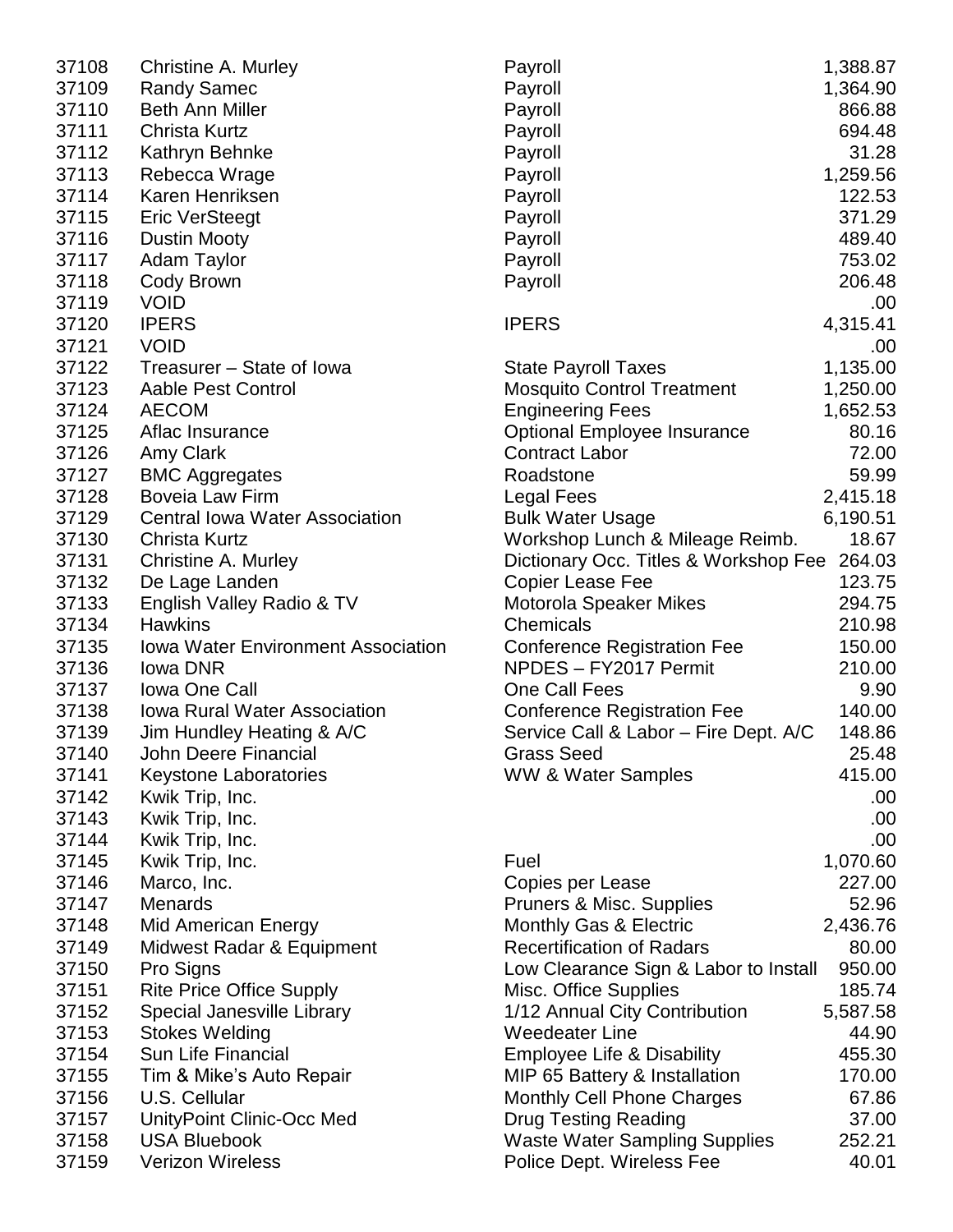| 37160         | Virginia Robinson                   | HR Assistance - Contract Labor | 635.00   |
|---------------|-------------------------------------|--------------------------------|----------|
| 37161         | Wal-Mart                            | Coolant                        | 60.35    |
| 37162         | <b>Water Environment Federation</b> | <b>Association Dues</b>        | 91.00    |
| 37163         | <b>Waverly Newspapers</b>           | <b>Publication Fees</b>        | 379.90   |
| 37164         | Wellmark                            | Health & Dental Insurance      | 5,955.06 |
| 37165         | Windstream/Iowa Telecom             | <b>Monthly Telephone Fees</b>  | 373.40   |
| 3196338 EFTPS |                                     | Fed/FICA Tax                   | 2,483.05 |
| 3196339 EFTPS |                                     | Fed/FICA Tax                   | 2,568.74 |

(Disbursements: General-\$26,510.05, Road Use-\$4,685.46, Special Events-\$.00, Summer Rec Program-\$412.20, First Responders-\$256.27, Volunteer Fire Dept.–\$3,855.37, Special Library- \$5,685.89, Park Expansion & Improvements-\$1,250.00, Water & Sewer Improvements - \$1,652.53, Street/Bridge Maint & Improvement - \$.00, Water-\$10,624.90, Sewer-\$5,825.77, and Refuse-  $$2,264.00 = $63,022.44$ 

RESOLUTION #1553 - A RESOLUTION ALLOWING CLAIMS FOR THE MONTH OF AUGUST 2016. BE IT RESOLVED BY THE CITY COUNCIL OF THE CITY OF JANESVILLE, IOWA that the foregoing claims be allowed as presented and warrants for the same be issued to the City Treasurer. BE IT FURTHER RESOLVED that the City Clerk is hereby authorized, empowered, and directed to draw and issue warrants on the respective funds and accounts. Resolved by Council Member Robinson and seconded by Council Member Stapleton to approve the bills as presented. Roll Call Vote: Ayes – Stapleton, Robinson, Bettis, and MacKay. Nays – None. Absent – Reid. Resolution approved and adopted this 1st day of August 2016.

ATTEST: \_\_\_\_\_\_\_\_\_\_\_\_\_\_\_\_\_\_\_\_\_\_\_\_\_\_\_\_\_\_ MAYOR: \_\_\_\_\_\_\_\_\_\_\_\_\_\_\_\_\_\_\_\_\_\_\_\_\_\_\_\_\_\_\_\_\_

Motion by Council Member MacKay and seconded by Council Member Bettis to approve, as presented, the following Consent Agenda items: July 6, 2016 City Council Proceedings and payment of the appropriate costs for wages and/or mileage for the Mayor, Council Members, and City Personnel interested in attending the Iowa Department of Natural Resources "Managing Development in Floodplains" on 9/15/16 at the INRCOG Office in Waterloo. Motion carried.

Public Works Director Wrage and Police Chief Samec presented their monthly reports to the Council.

Motion by Council Member Robinson and seconded by Council Member Stapleton to approve payment of the \$310 registration fee (\$140-IRWA & \$170-IAWEA) and appropriate costs for wages, meals, lodging, and mileage for Public Works Director, Becky Wrage to attend the Iowa Rural Water Association's Fall Conference on 10/18/16 – 10/19/16 at the Grand River Center in Dubuque and IAWEA's 2016 Operators Conference on 9/7/16 – 9/8/16 at the Best Western Regency Inn in Marshalltown. Motion carried.

INRCOG's Development Director presented a proposal to the Council for updating the city's 1994 Comprehensive Plan and answered various questions from those in attendance.

Motion by Council Member Bettis and seconded by Council Member MacKay approving to table a decision on the proposal for updating the city's 1994 Comprehensive Plan until all Council Members can be in attendance and budget and cash balances reviewed. Motion carried.

Tate McAllister presented his proposal for an Eagle Scout Project. He would like to raise funds to construct and install a bat house at the Barrick Road City Park, along the west bank of the Cedar River and requested the Council's support and approval of project.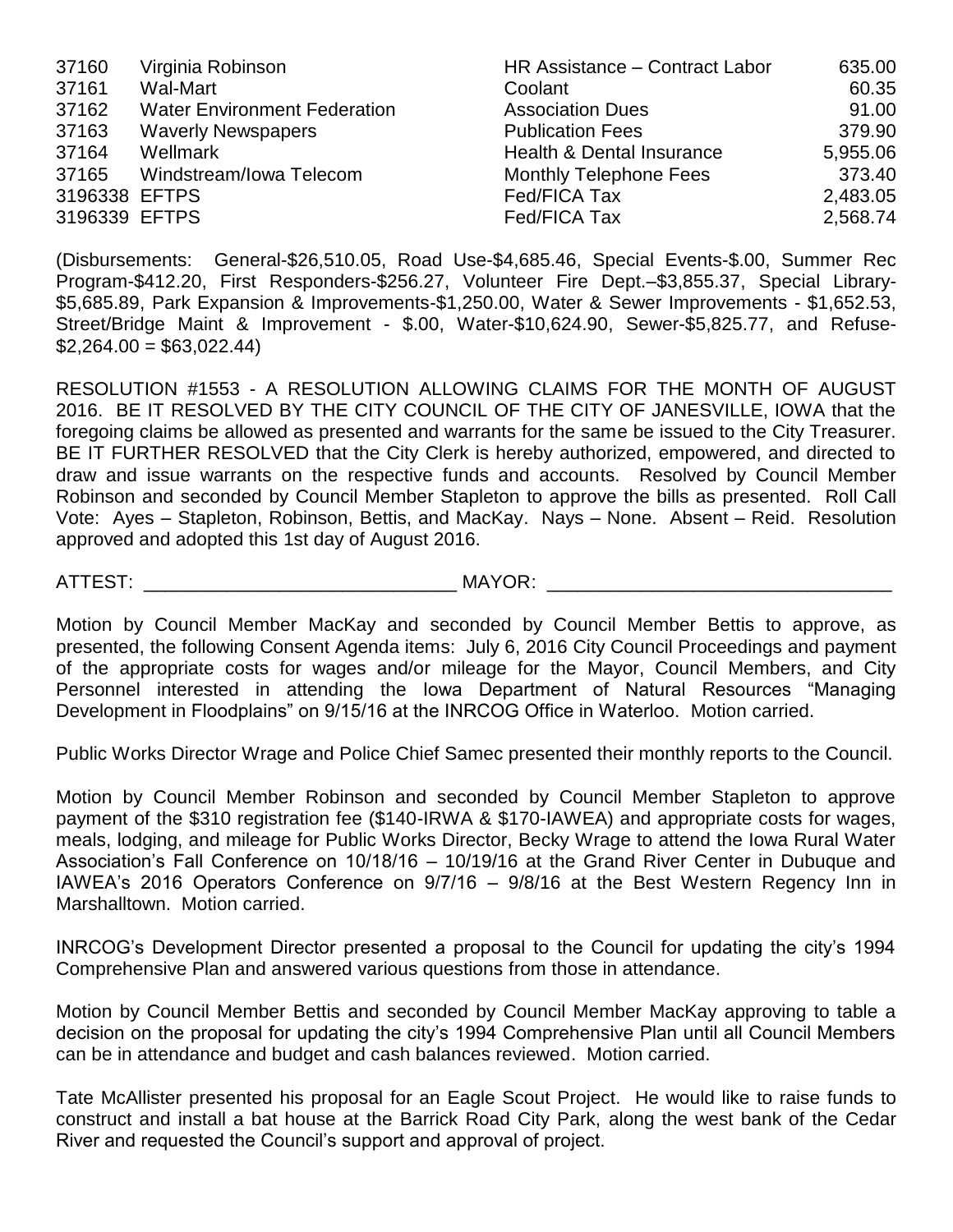Motion by Council Member Stapleton and seconded by Council Member Robinson approving and supporting Tate McAllister's Bat House Eagle Scout Project as presented. Motion carried.

Motion by Council Member Stapleton and seconded by Council Member MacKay to approve ORDINANCE #319 – AN ORDINANCE AMENDING SECTION 69.08 OF CHAPTER 69 REGARDING TEN MINUTE PARKING BETWEEN ELM STREET AND CHESTNUT STREET BETWEEN THE HOURS OF 8:30 AM AND 3:00 PM ON THOSE DAYS WHEN THE JANESVILLE COMMUNITY SCHOOL IS IN SESSION on its third and final reading. Roll Call Vote: Ayes – Stapleton, Robinson, Bettis, and MacKay. Nays – None. Absent – Reid. Motion carried.

Motion by Council Member Bettis and seconded by Council Member Stapleton to approve ORDINANCE #320 – AN ORDINANCE AMENDING THE CODE OF ORDINANCES OF THE CITY OF JANESVILLE, IOWA BY ADDING A \$25 PENALTY PROVISION TO SECTIONS 135.09 AND 146.08 TO THE CITY OF JANESVILLE CODE OF ORDINANCES on its first reading. Roll Call Vote: Ayes – Stapleton, Robinson, Bettis, and MacKay. Nays – None. Absent – Reid. Motion carried.

Motion by Council Member Stapleton and seconded by Council Member Robinson to accept, approve the Engagement Agreement with Ahlers & Cooney, P.C. with regard to urban renewal and economic development services and further authorize the Mayor to sign said agreement. Motion carried.

Motion by Council Member Stapleton and seconded by Council Member Robinson approving to table the review and consideration of the Preliminary Terms of Development for Hardwood Estates and the insertion of a Paragraph in the Urban Renewal Plan Referring to Potential Development Agreements in the Future and Providing for a Not to Exceed Amount or a Range for the Cost of Incentives for those Agreements for further information and clarification. Motion carried.

Mark Durbahn, AECOM Engineer, informed the Council that he is working toward closing out and finalizing the Barrick Road Bicycle/Pedestrian Bridge Project by the regular September 2016 City Council Meeting.

City Attorney, Gary Boveia, reported to the Council that the survey and legal description for the lift station land acquisition has been completed and is ready to be filed of record upon the payment of the outstanding property taxes.

AECOM Project Engineer, Harman Mallhi, is preparing an Intended Use Plan to seek State Revolving Funds for the financing of the Sewer and Lift Station Extension and Improvement Project. Jim Sands has been asked to supply AECOM with a copy of the Preliminary Plat for Sands Third Addition. Mr. Mallhi would like to attach this plat to the Intended Use Plan to enhance the necessity for this stated project.

Mr. Sands' engineer is in the process of pursuing the signatures of property owners within the Sands Addition for the approval of the Sand's First Addition Storm Detention Basin Project.

There are two manholes that must be raised/repaired and a video completed (with Water, Sewer, and Refuge/Recycling Commissioner, Chris Robinson, and Public Works Director, Becky Wrage in attending during the filming) before Sands Second Addition can be accepted by the city.

Resolved by Council Member Bettis and seconded by Council Member Stapleton to approve RESOLUTION #1554 – A RESOLUTION APPROVING AND AUTHORIZING THE EXTENSION OF THE CONTRACT FOR COMPLETION OF IMPROVEMENTS TO SANDS SECOND ADDITION, CITY OF JANESVILLE, BREMER COUNTY, IOWA. Roll Call Vote: Ayes – MacKay, Bettis,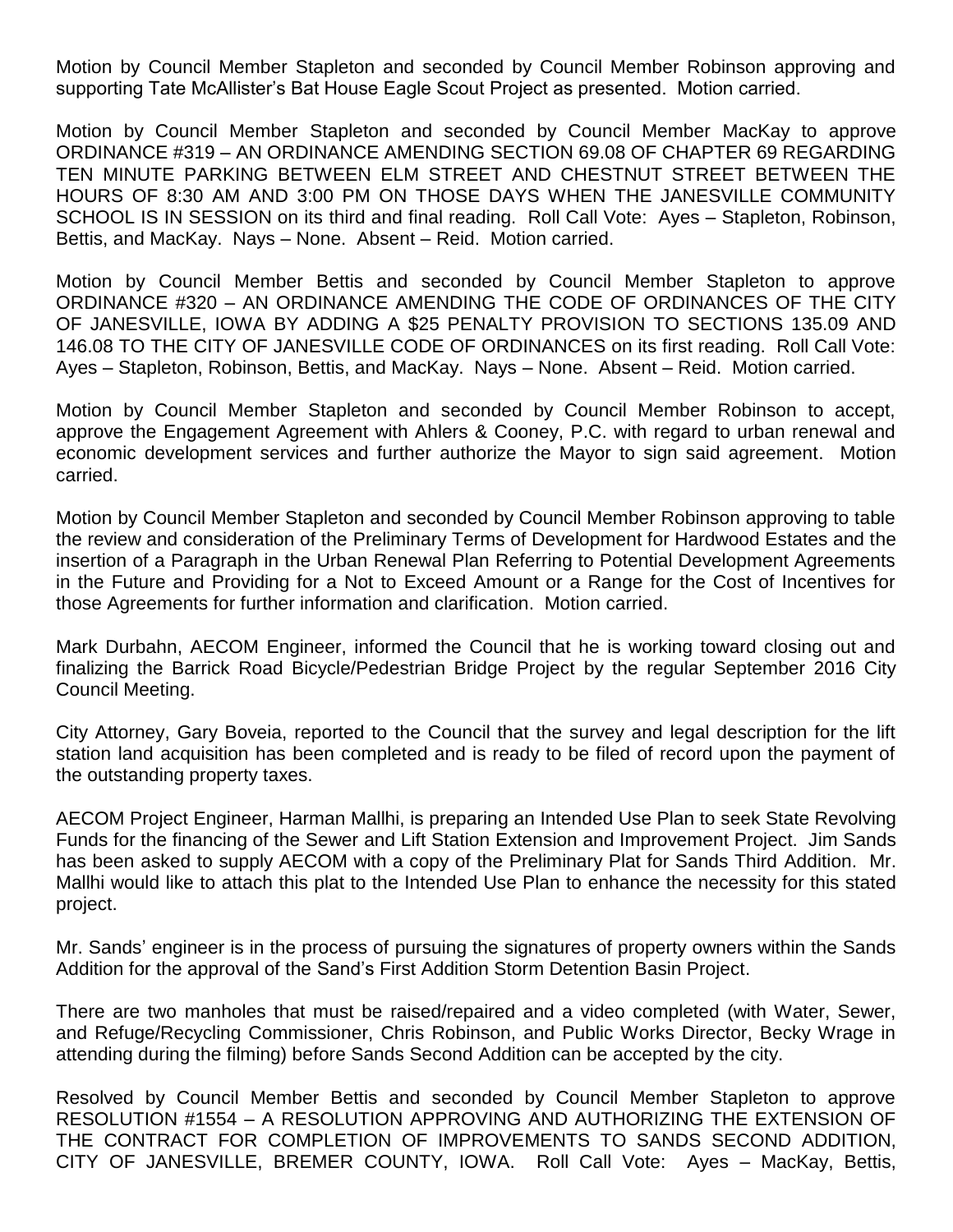Robinson, and Stapleton. Nays – None. Absent – Reid. Resolution approved and adopted this 1st day of August 2016.

ATTEST: THE MAYOR: THE MAYOR:

Motion by Council Member Reid and seconded by Council Member Robinson approving to table RESOLUTION #1552 – A RESOLUTION ACKNOWLEDGING THE COMPLETION OF ALL IMPROVEMENTS TO SANDS 2<sup>ND</sup> ADDITION AND ACCEPTANCE OF THE SUBDIVISION BY THE CITY OF JANESVILLE, BREMER COUNTY, IOWA until a few existing issues are completely and satisfactorily resolved. Motion carried.

Motion by Council Member Stapleton and seconded by Council Member Bettis approving to postpone the regularly scheduled Tuesday, September 6, 2016 (Day following Labor Day Holiday) City Council Meeting to Monday, September 12, 2016 due to scheduling conflicts. Motion carried.

Motion by Council Member MacKay and seconded by Council Member Bettis approving to accept sealed bids for the sale of the 2007 Dodge Charger until 4:00 p.m. on Monday, September 12, 2016, to open, review and consider bids at the 7:00 p.m. Council Meeting on Monday, September 12, 2016 and further, that the city reserves the right to refuse and/or reject any or all bids. Motion carried.

Motion by Council Member Robinson and seconded by Council Member Stapleton approving to table action on the sale or trade-in of the 2002 Ford F350 (Current PWD Vehicle) and a replacement public works vehicle for additional review and information. Motion carried.

The City Attorney gave a brief update on the status of the 225 Elm Street nuisance abatement.

Motion by Council Member Bettis and seconded by Council Member Stapleton approving to regretfully accept and approve Beth Ann Miller's letter of retirement and resignation as the Library Director, effective December 31, 2016 and expressed their appreciation for her outstanding service and commitment to the library and its patrons. Motion carried.

The Library Board Members, along with assistance by Council Member/General Commissioner, Sue Stapleton, will meet to discuss future recruitments, replacements and training plans for a replacement library director.

Members of the Council stated they are not interested, at this time, in pursuing an ordinance to amend the compensation for elected officials (Mayor and Council Members).

Motion by Council Member MacKay and seconded by Council Member Robinson to approve Steve Albers' Application for Sidewalk/Driveway Construction Permit, as presented, at 1007 Sycamore and 902 Sycamore Streets with the understanding that he may need to install a culvert at some time in the future, depending on further area development. Motion carried.

Motion by Council Member Bettis and seconded by Council Member Stapleton approving to direct the City Attorney, Gary Boveia, to draft an ordinance that amends the date and time of regular meetings of the council and allows the setting of the meetings by resolution. Motion carried.

Motion by Council Member Bettis and seconded by Council Member Stapleton approving to table the application for a State Bank Visa Rewards Credit Card for additional information. Motion carried.

Motion by Council Member Stapleton and seconded by Council Member MacKay approving to schedule a special meeting for 5:00 p.m. on Monday, August 22, 2016 to allow Josh Balk, Black